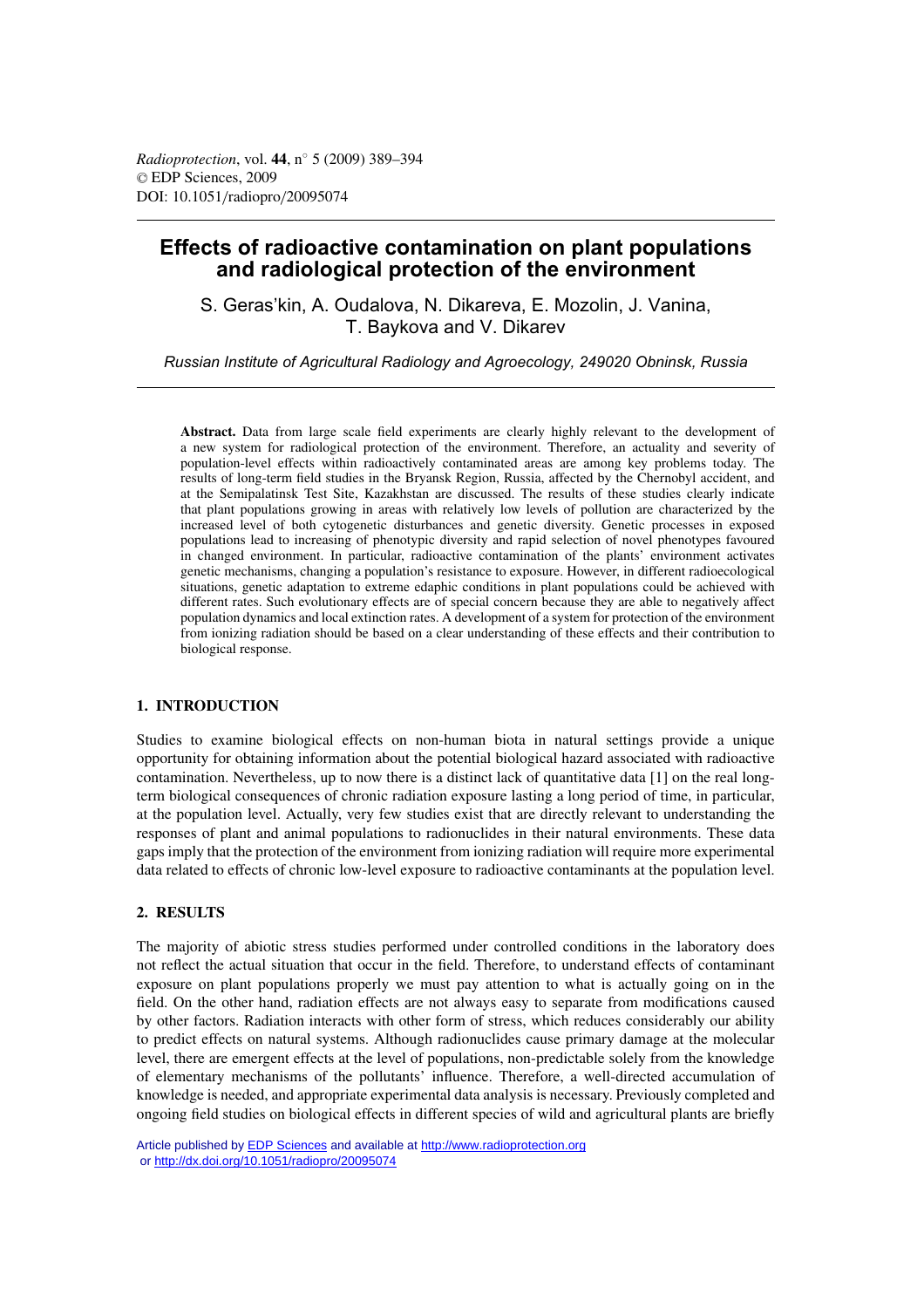# 390 RADIOPROTECTION

summarized in Table 1. It is easy to see that these experiments cover a wide range of radioecological situations and climatic zones.

**Table 1.** Field studies on wild and agricultural plants.

| Morphological indices of seeds viability<br>10-km ChNPP zone $(11.7-454 \text{ MBq/m}^2)$ ,<br>Winter rye and |  |
|---------------------------------------------------------------------------------------------------------------|--|
|                                                                                                               |  |
| 1986-1989<br>cytogenetic disturbances in intercalar and<br>wheat, spring                                      |  |
| seedling root meristems [2]<br>barley and oats                                                                |  |
| Cytogenetic disturbances in seedling root<br>Scots pine, couch-<br>30-km ChNPP zone, $(250-2690 \,\mu R/h)$ , |  |
| 1995<br>meristem [3]<br>grass                                                                                 |  |
| Scots pine<br>Radioactive waste storage facility,<br>Cytogenetic disturbances in needles                      |  |
| Leningrad Region, Russia, 1997–2002<br>intercalar and seedling root meristems [4]                             |  |
| Radium production industry storage cell,<br>Embryonic lethals, cytogenetic disturbances<br>Wild vetch         |  |
| Komi Republic, Russia, $(73-3300 \,\mu R/h)$ ,<br>in seedling root meristem [5]                               |  |
| 2003-2007                                                                                                     |  |
| Sites in the Bryansk Region<br>Cytogenetic disturbances in seedling root<br>Scots pine                        |  |
| radioactively contaminated in the<br>meristem, enzymatic loci polymorphism                                    |  |
| Chernobyl accident $(451-2344 \text{ kBq/m}^2)$ ,<br>analyses [6]                                             |  |
| 2003-2007                                                                                                     |  |
| Semipalatinsk Test Site, Kazakhstan,<br>Cytogenetic disturbances in coleoptiles of<br>Crested hairgrass,      |  |
| crested wheatgrass<br>$(74-3557 \mu R/h)$ , 2005-2007<br>germinated seeds                                     |  |

Forest trees have gained much attention in recent years as nonclassical model eukaryotes for population, evolutionary and ecological studies [7]. The low domestication, large open-pollinated native populations and high sensitivity to environmental exposure make conifers almost ideal species for the study of environmental effects of radioactive contamination. In Fig. 1, the results of long-term observations on Scots pine populations growing in the Bryansk Region radioactively contaminated as a result of the Chernobyl accident are presented. The results of these experiments indicate that cytogenetic disturbances frequency in the affected populations is significantly higher than in the reference populations during the whole four-year observation period. Compiled with data from other our studies [2, 4], these findings indicate that an increased level of cytogenetic disturbances is a typical phenomenon for plant populations growing in areas with relatively low levels of pollution.



**Figure 1.** Aberrant cells in root meristem of germinated seeds from Scots pine populations, the Bryansk Region, Rusia, 2003–2006.  $*$  – significant difference from the reference population  $p < 0.05$ .

With each passing year since the Chernobyl accident of 1986, more questions arise [8] about the potential for organisms to adapt to radiation exposure. The detection of cytogenetic disturbances applied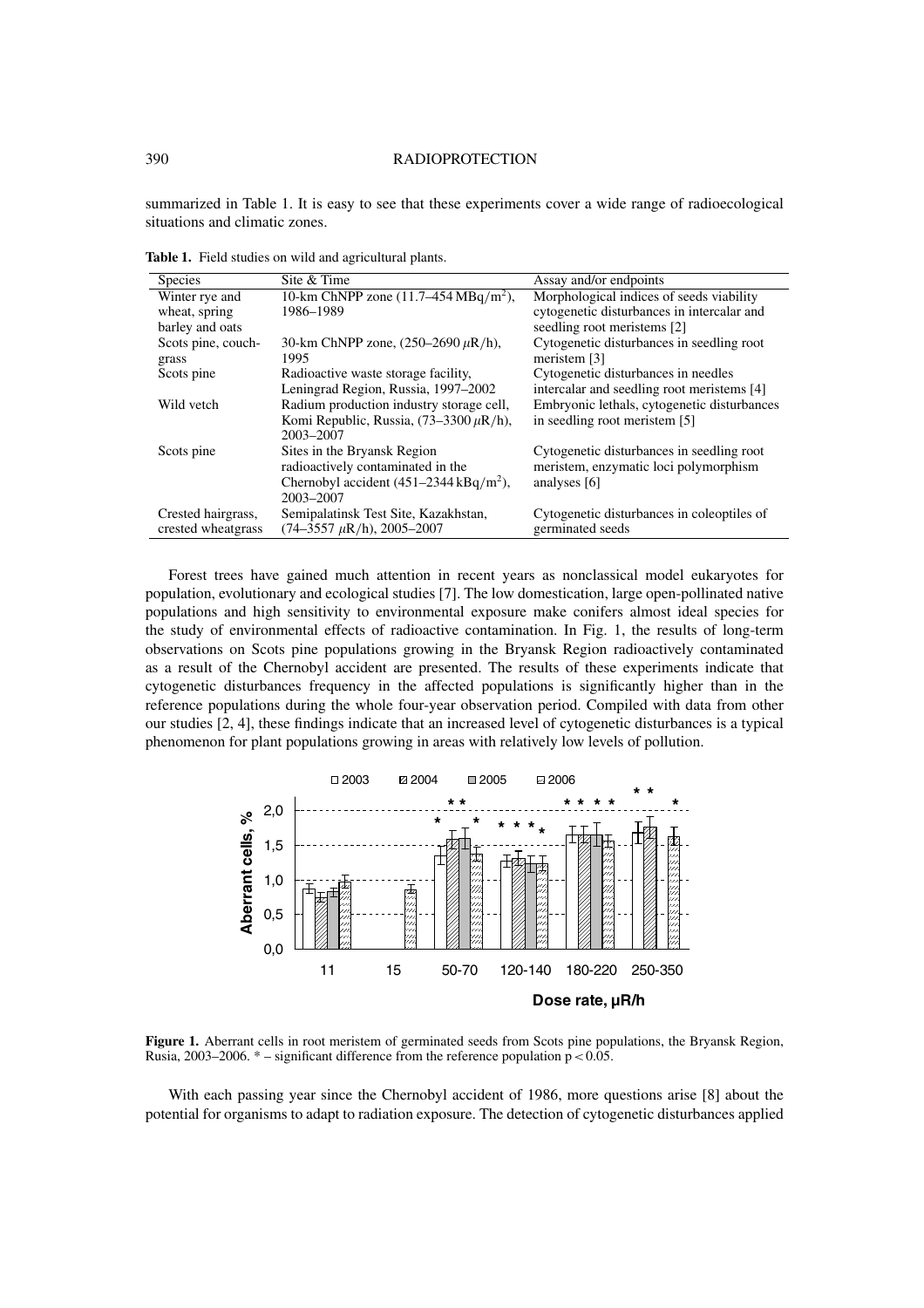# ECORAD 2008 391

in our studies might only be tip of an iceberg, reflecting global structural and functional rearrangements induced by radiation in exposed populations. Alterations in the genetic make-up of populations are of primary concern because somatic changes, even if they lead to a loss of individuals, will not be critical in populations with a large reproductive surplus. To analyze whether exposure to radionuclides causes changes in population genetic structure, we evaluated frequencies of three different types of mutation (null allele, duplication and changing in electrophoretic mobility) of enzymatic loci in endosperm and embryos of pine trees from the studied populations. It is found that chronic radiation exposure results in the significant increase of total occurrence of enzymatic loci mutations (Fig. 2). Mutation is one of mechanisms that maintains genetic variation within a population and thus enables that population to cope with an adversely changing environment. This may speed up adaptation and microevolution under adverse environmental conditions. Indeed, an average number of phenotypes in the exposed pine trees populations, estimated via the Zhivotovskiy index calculation for the number of alleles at endosperm analysis, significantly exceeds the control level and increases along with a dose absorbed by generative organs of pine trees (Fig. 3). A decrease in heterozygosity within individuals has been associated [9] with decreased resistance to diseases, decreased growth rates, and decreased fertility. This would suggest that variations in individual heterozygosity may affect population growth and recruitment. It is apparent from the data presented (Fig. 4) that the observed heterozygosity in pine trees populations at the radioactively



**Figure 2.** Mutation frequency of enzymatic loci in embryos from Scots pine populations, the Bryansk Region, Russia, in dependence on dose absorbed by generative organs of pine trees. \* – significant difference from the reference population,  $p < 0.05$ .



**Figure 3.** Zhivotovskiy index calculated for Scots pine populations, the Bryansk Region, Russia, 2003–2006 in dependence on dose absorbed by generative organs of pine trees. \* – significant difference from the reference population,  $p < 0.05$ .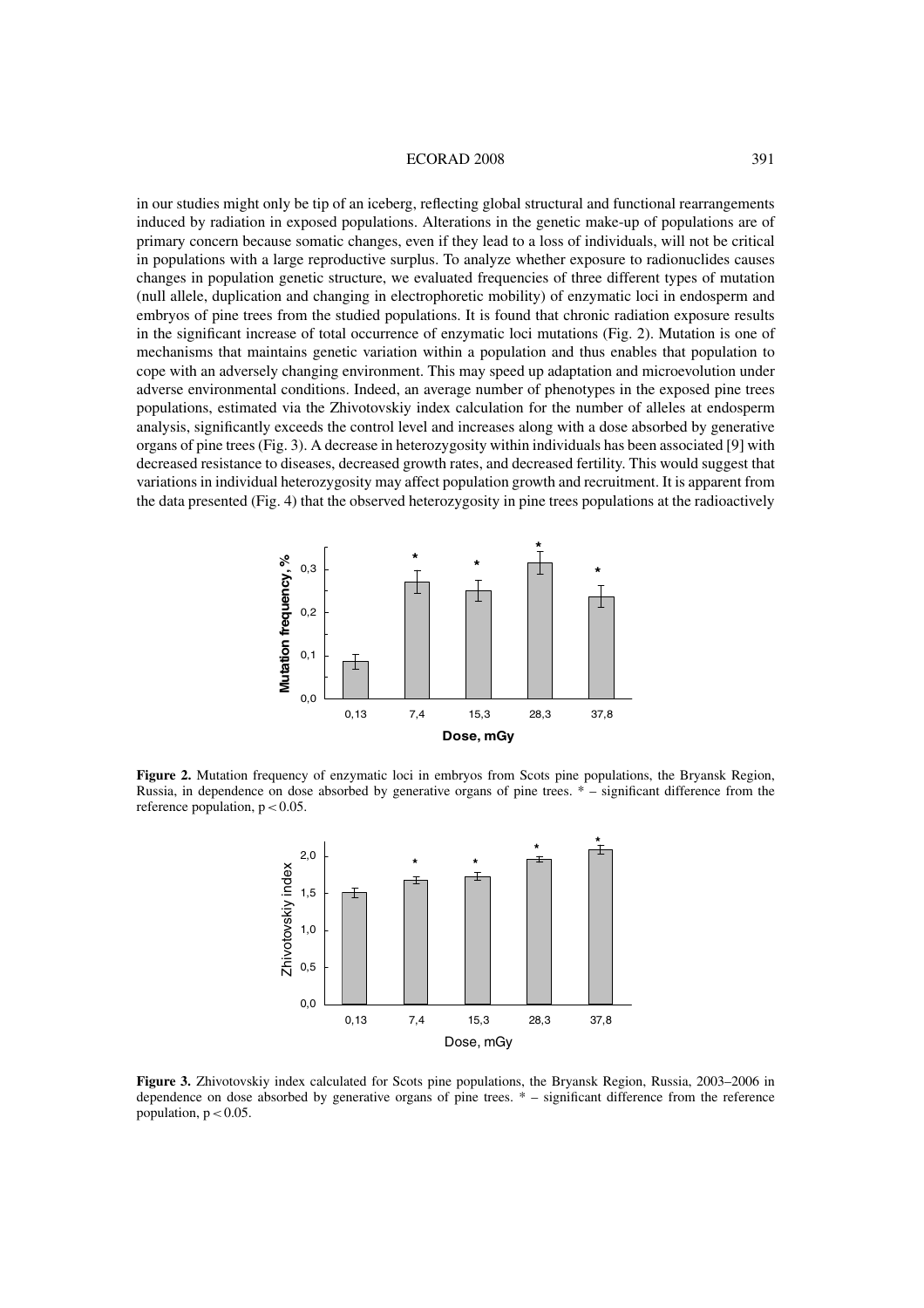#### 392 RADIOPROTECTION



**Figure 4.** Heterozygosity in endosperms of Scots pines growing in the Bryansk Region, Russia 2003–2006 in dependence on dose absorbed by generative organs of pine trees. \* – significant difference from the reference population,  $p < 0.05$ .

contaminated sites is essentially higher than the expected one. This could mean that in the affected populations, there is a natural selection in favor of heterozygotes. Information on specific functions connected with isoenzymes is scarce. We can, nevertheless, conclude that the relationship between radioactive contamination and genetic divergence provides evidence of adaptation which optimizes the physiological response of a population to environmental changes. Keeping in mind all the data mentioned, it could be concluded that genetic processes in the exposed populations lead to increasing of phenotypic diversity and rapid selection of novel phenotypes favoured in changed environment.

In the Semipalatinsk Test Site, 116 air and ground-surface explosions for nuclear and hydrogen bomb testing were carried out in 1949–1963. An ongoing study of crested hairgrass (*Koeleria gracilis* Pers.) populations, a typical wild crop for Kazakhstan, has shown that the frequency of cytogenetic disturbances in coleoptiles of germinated seeds increases proportionally to the dose absorbed by plants during vegetation period (Fig. 5). The agreement between findings from two years of study, different in weather conditions, suggests the leading role of radioactive contamination in an occurrence of cytogenetic effects. At the explosions epicenter (EF2 site), frequencies of all types of cytogenetic disturbances (excluding chromatid aberrations in 2005) significantly exceed the corresponding level



**Figure 5.** Frequency of aberrant cells in coleoptiles of germinated seeds of crested hairgrass collected in the Semipalatinsk Test Site, Kazakhstan in 2005–2006 in dependence on annual dose absorbed. \* – significant difference from the corresponding control,  $p < 0.05$ .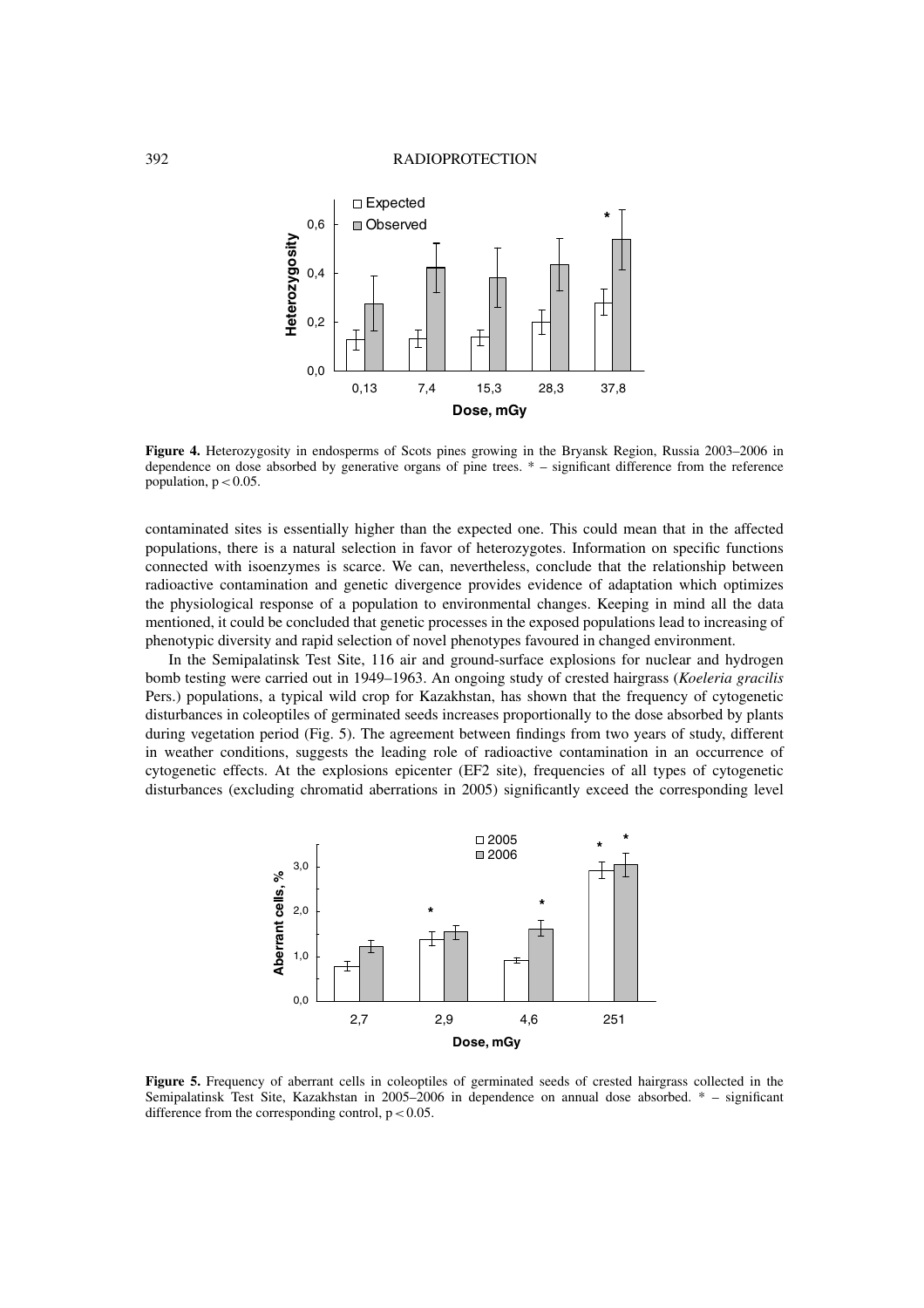#### ECORAD 2008 393

in the reference EF3 site (Fig. 6). Severe disturbances of single and double bridges and laggard chromosomes contribute mainly to the observed cytogenetic effect.



**Figure 6.** Spectrum of cytogenetic disturbances (10−2) in coleoptiles of germinated seeds of crested hairgrass, the Semipalatinsk Test Site, Kazakhstan, 2005–2006 in dependence on annual dose absorbed. f', m' – chromatid (single) fragments and bridges;  $f''$ , m'' – chromosome (double) fragments and bridges;  $g$  – lagging chromosomes;  $3p$  – tripolar mitoses; \* – significant difference from the corresponding reference level (EF3),  $p < 0.05$ .

# **3. CONCLUSIONS**

Data from large scale field experiments are clearly highly relevant to the development of a new system for radiological protection of the environment. Therefore, an actuality and severity of population-level effects within radioactively contaminated areas are among key problems today. The results described here clearly indicate that plant populations growing in areas with relatively low levels of pollution are characterized by the increased level of both cytogenetic disturbances and genetic diversity. Man-made pollution may influence an evolution of exposed populations through a contaminant-induced selection process. Genetic processes in exposed populations leads to an increase in phenotypic diversity and rapid selection of novel phenotypes favoured in changed environment. In particular, radioactive contamination of the plants' environment activates genetic mechanisms, changing a population's resistance to exposure. However, in different radioecological situations, genetic adaptation to extreme edaphic conditions in plant populations could be achieved with different rates [5]. These processes have a genetic basis; therefore, understanding changes at the genetic level should help in identifying more complex changes at higher levels. Such evolutionary effects are of special concern because they are able to negatively affect population dynamics and local extinction rates. A development of a system for radiation protection of the environment should be based on a clear understanding of these effects and their contribution to biological response. This should be addressed in the future.